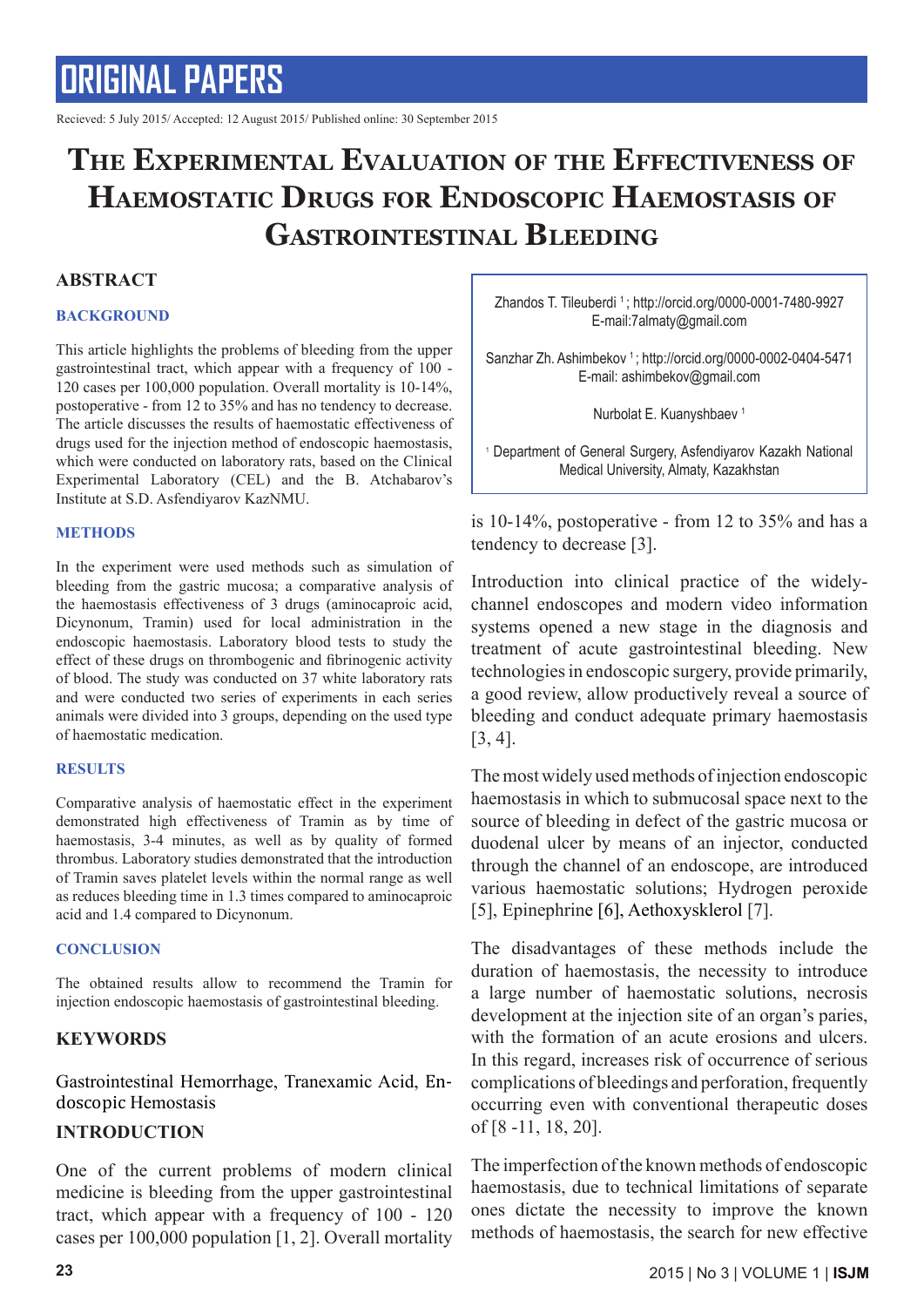ways and means, differentiation of indications for their use.

The work represents experimental studies on 37 laboratory rats, performed on the basis of clinical experimental laboratory (CEL) and scientific clinical diagnostic laboratory (SCDL) of B. Atchabarov's Institute at S.D. Asfendiyarov KazNMU.

**The main objective of the research** – to undertake a comparative evaluation of haemostatic effectiveness of drugs used for the injection method of endoscopic haemostasis.

To solve the above object, the authors set three tasks:

1) Simulation of bleeding from the gastric mucosa,

2) Conduction of comparative analysis of the haemostasis effectiveness of 3 drugs (aminocaproic acid, Dicynonum, Tramin) used for local administration in the endoscopic haemostasis and

3) Laboratory blood tests to study the effect of these drugs on thrombogenic and fibrinogenic activity of blood;

Of listed drugs, scientific and practical interest represents Tramin (the drug of tranexamic acid) is a synthetic derivative of the amino acid lysine. The effect of the drug is associated with its ability to reversibly block the lysine-binding sites in molecule of plasminogen, thereby preventing interaction of plasmin, plasminogen with lysine sites in the fibrin polymer [12-14, 17, 19].

In practical healthcare Tramin is widely known as an effective haemostatic drug and is assigned to the intravenous and intramuscular injections [10, 13, 14]. For endoscopic injection haemostasis, the drug is not previously used. In this connection, the given work is foreground and claims to the invention [14-17].

### **METHODS**

### **Tasks:**

1) Simulation of bleeding from the gastric mucosa on animals;

2) Undertake a comparative analysis of haemostatic effects of the drugs (aminocaproic acid, Dicynonum, Tramin) after their local administration around the source of bleeding (gastric mucosa);

3) Conduct laboratory studies of blood - to study the influence of drugs (aminocaproic acid, Dicynonum, Tramin) on thrombogenic and fibrinogenic activity;

Experimental studies were carried out on laboratory rats, based on the Clinical Experimental Laboratory (CEL) and the B. Atchabarov's Institute at S.D. Asfendiyarov KazNMU.

While conducting experiments we followed to the "Guidelines for Ethical Conduct in the Care and Use of Non-human Animals in Research" (or also called "Animal testing regulations") [9, 15]. The operations were performed under ether mask anaesthesia with premedication of Calypsol, entered intrapleural, at the rate of 10 mg / kg. Laparotomy access along the median line. The experiments were performed in the operating of CEL compliance with the rules of aseptic and antiseptics.

Conducted 2 series of experiments, in each series animals were divided into 3 groups, depending on the used type of haemostatic medication (Table. 1).

### **RESULTS**

In the first series of experiments, included 18 animals in which were simulated a bleeding from gastric mucosa: Upper midline laparotomy (Fig.1). In the wound was outputted and autopsied a stomach.

After the evacuation of the gastric contents, were producing scarification of the mucous membrane, thereby causing bleeding (Fig.2). Haemostatic drug was administered to the animal after the beginning of bleeding, and was estimated duration, the massiveness and time of haemostasis of bleeding.

In applying of aminocaproic acid average duration of bleeding was 5-6 min.

When using Dicynonum the average duration of bleeding was 7-9 minutes, the average length of bleeding in using Tramin 3-4 minutes.

Thus, according to the results of study the highest haemostatic efficiency demonstrated Tramin as by time of haemostasis, 3-4 minutes, as well as by quality of formed thrombus (formed, tightly fixed) (Fig. 3)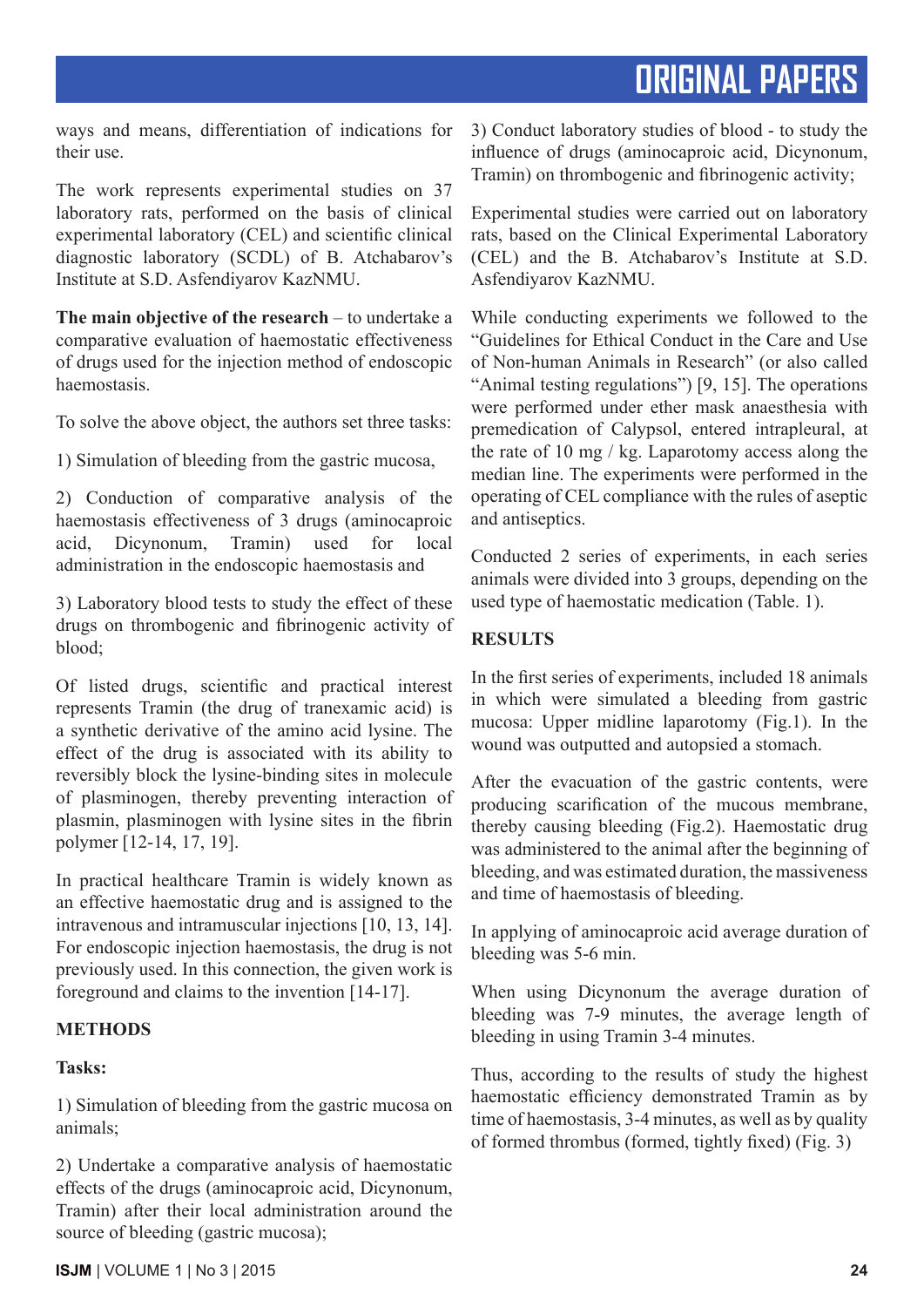| Groups | Haemostatic preparations | Series I | Series II |  |
|--------|--------------------------|----------|-----------|--|
|        | Aminocaproic acid        |          |           |  |
|        | Dicynonum                |          |           |  |
|        | Tramin                   |          |           |  |
| Total: |                          |          |           |  |

Table 1. The distribution of animals per group



Fig.1. Upper midline laparotomy Fig.2. Intramural administration of the haemostatic drug into the bleeding region



Fig. 3. The duration of the bleeding, depending on the administered haemostatic drug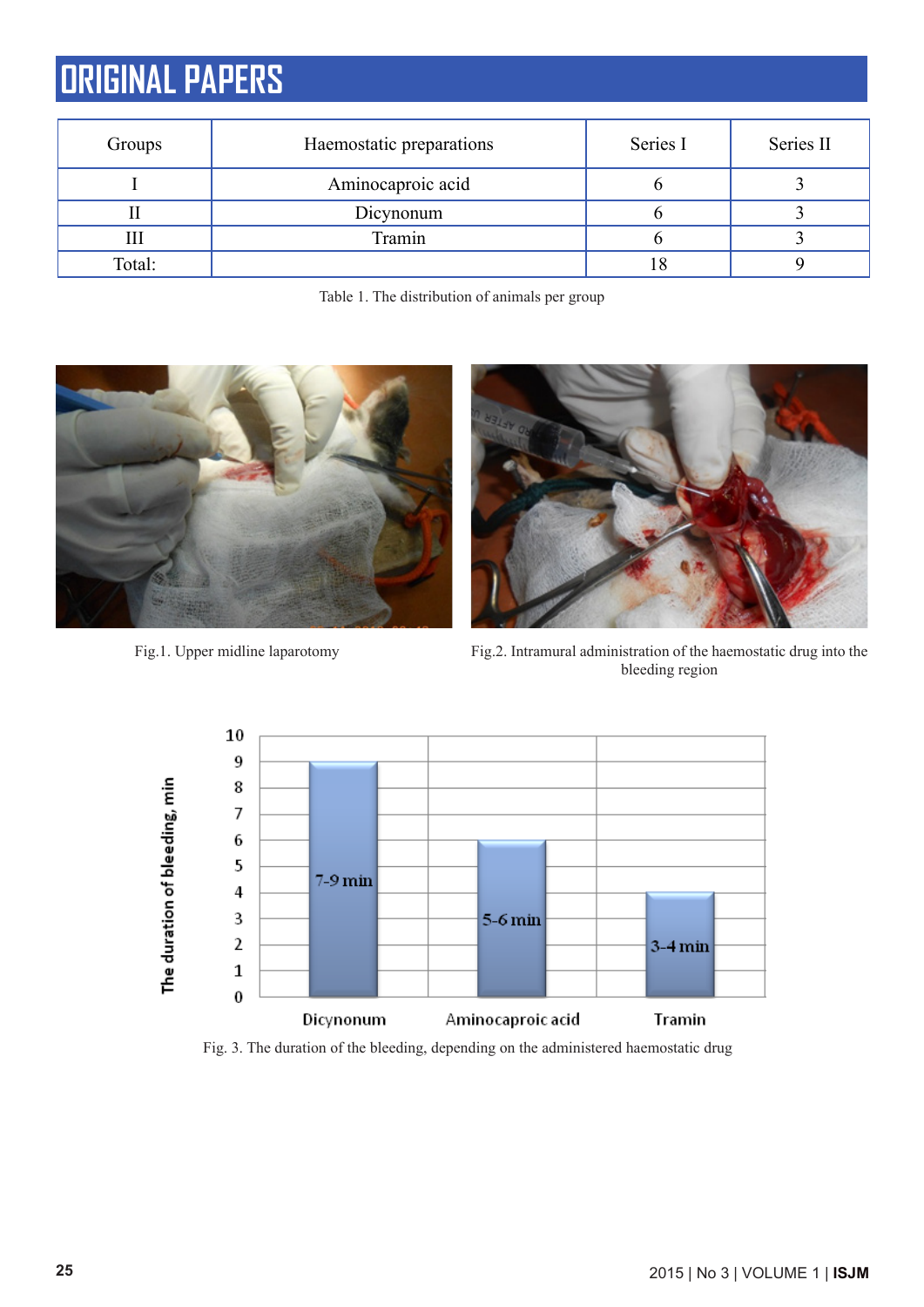



Fig. 4. Femoral vein catheterisation Fig. 5 Blood collection from the femoral vein

| $N_2$          | Indicators              | Aminocaproic acid |           | Dicynonum        |                 | Tramin    |                  |       |           |                  |
|----------------|-------------------------|-------------------|-----------|------------------|-----------------|-----------|------------------|-------|-----------|------------------|
|                |                         | 5 min             | 10<br>min | $15 \text{ min}$ | $5 \text{ min}$ | 10<br>min | $15 \text{ min}$ | 5 min | 10<br>mın | $15 \text{ min}$ |
|                | Leucocytes              | 15.96             | 11.4      | 6.62             | 7.05            | 6.8       | 6.2              | 6.19  | 6.20      | 6.50             |
| $\overline{2}$ | <b>Erythrocytes</b>     | 8.66              | 9.2       | 9.70             | 7.95            | 8.2       | 8.6              | 7.94  | 8.6       | 9.86             |
| 3              | Haemoglobin             | 13.7              | 14.8      | 16.4             | 11.8            | 12.3      | 13.2             | 14.1  | 14.8      | 15.3             |
| $\overline{4}$ | Haematocrit             | 39.6              | 44.6      | 49.9             | 34.9            | 36.8      | 39.8             | 42.4  | 43.2      | 45.1             |
| 5              | <b>Platelets</b>        | 408               | 389       | 363              | 594             | 706       | 841              | 1055  | 1056      | 1086             |
| 6              | <b>Coagulation time</b> | 4.8               | 5.2       | 4.6              | 5.1             | 4.8       | 5.4              | 3.8   | 4.1       | 3.8              |
| 7              | <b>Bleeding time</b>    | 9.4               | 9.2       | 9.6              | 9.7             | 8.6       | 8.3              | 6.8   | 6.4       | 5.8              |

Fig. 6. Results of laboratory studies in animals of Series II

In a second series of experiments, in animals were performed laboratory tests of blood with the purpose of comparative analysis on blood parameters, including haemoglobin, erythrocytes, platelets, coagulation time by Sukharev.

For intravenous administration of the drug and the subsequent blood sampling, all animals was performed venesection with the catheterisation of femoral vein (Fig. 4).

For blood sampling was used Vacutainers that collect blood in a predetermined amount and to ensure its tightness (Fig. 5). The fence was conducted every 5, 10, 15 min.

**ISJM** | VOLUME 1 | No 3 | 2015 **26** Laboratory studies were carried out in the scientific clinical diagnostic laboratory of B. Atchabarov's Institute at S.D. Asfendiyarov KazNMU. To determine the blood test was used hematologic analyser sуsmexxs -1000i, which gives the results

of the analysis of blood samples by 24 parameters, including haemostatic parameters.

#### **DISCUSSION AND CONCLUSION**

The results of the conducted laboratory researches lead to the following conclusions; (Fig. 6).

1) Application of compared haemostatic preparations are not adversely affect the basic indicators of the blood (Erythrocytes, haemoglobin, Haematocrit etc.).

2) Intravenous injection of Tramin saves platelet levels within the normal range.

3) Coagulation time and bleeding are reduced in 1.3 times when administered Tramin compared to aminocaproic acid and 1.4 compared to Dicynonum.

#### **Conclusions:**

1) The comparative analysis of the haemostatic effect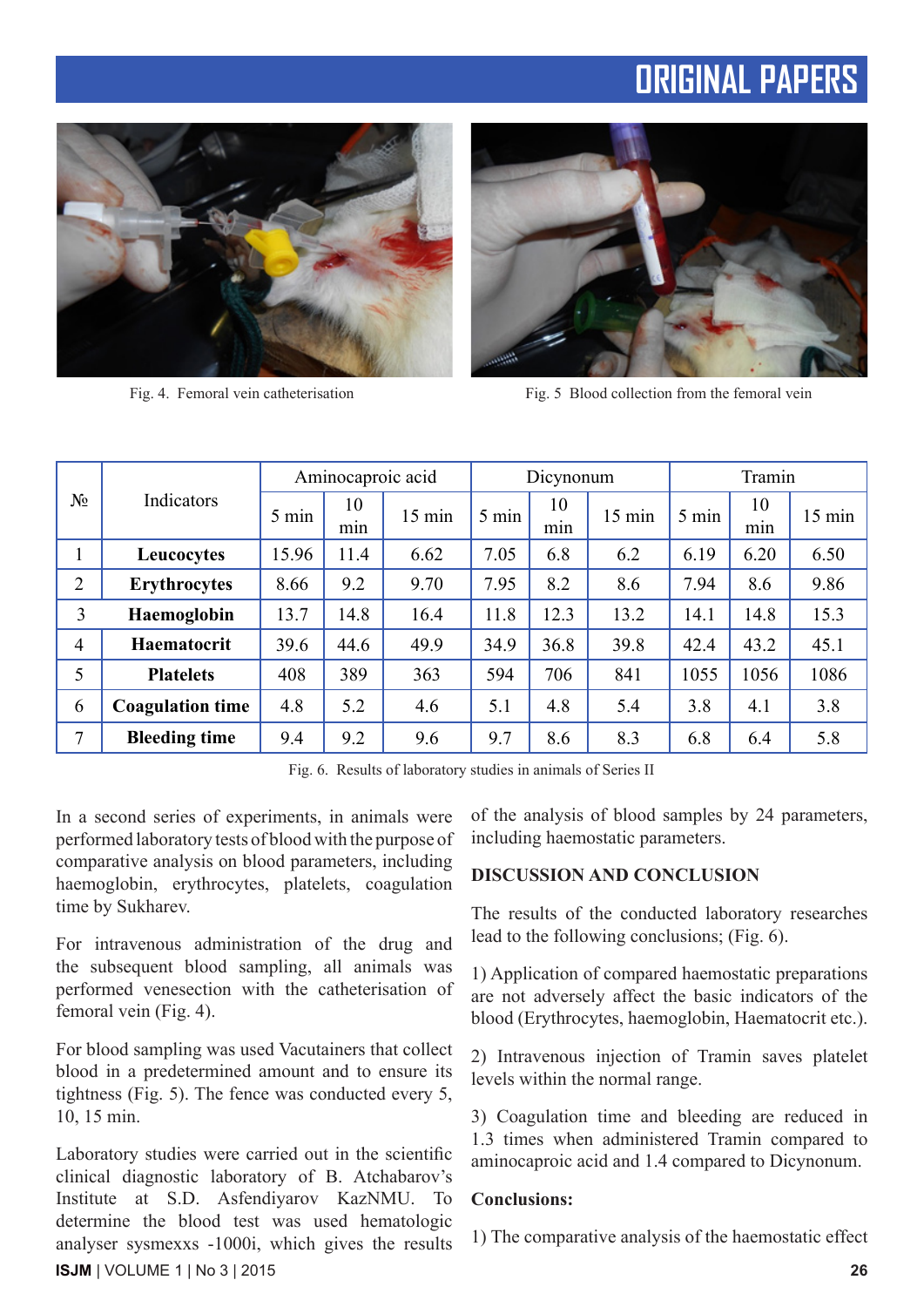in the experiment has shown high efficiency Tramin as by time of haemostasis, 3-4 minutes, as well as by quality of formed thrombus;

2) Laboratory studies demonstrated that the introduction of Tramin saves platelet levels within the normal range as well as reduces bleeding time in 1.3 times compared to aminocaproic acid and 1.4 compared to Dicynonum.

3) The obtained results allow to recommend the Tramin for injection endoscopic haemostasis of gastrointestinal bleeding.

### **REFERENCES**

1. Hoffman JL, Aneese NJ, Schmidt KJ, Chaben AC, Smythe MA. Optimizing Anticoagulation Management Through the Use of a Hospital Engagement Network Metric for Inpatient Anticoagulant-Associated Hemorrhage. Ann Pharmacother. 2015 Sep 18.

2. Fedorov ED, Plakhov RV, Timofeyev ME, Mikhalev AI. Endoscopic haemostasis by using argon plasma coagulation in acute gastrointestinal bleeding: the first clinical experience. Clin Endosc. 2003; 1: 12 - 15.

3. Materials of All-Russian surgeons Conference: "Modern problems of emergency and elective surgical treatment of patients with gastric ulcer and duodenal ulcers". Saratov. 2003.

4. Kim SB, Lee SH, Kim KO, Jang BI, Kim TN, Jeon SW, Kwon JG, Kim EY, Jung JT, Park KS, Cho KB, Kim ES, Kim HJ, Park CK, Park JB, Yang CH. Risk Factors Associated with Rebleeding in Patients with High Risk Peptic Ulcer Bleeding: Focusing on the Role of Second Look Endoscopy. Dig Dis Sci. 2015 Aug 22.

5. Irwin J, Ferguson R, Weilert F, Smith A. Supratherapeutic anticoagulation at presentation is associated with reduced mortality in nonvariceal uppergastrointestinal hemorrhage. Endosc Int Open. 2014 Sep; 2 (3): E148-52.

6. Sotnikov VN, Dubinskaya TK, Razzhivina AA. Endoscopic diagnosis and endoscopic methods of treatment of bleeding from the upper gastrointestinal tract: Textbook. M.: RMAPO. 2000: 48-52.

7. Savustyanenko AV. Tranexamic acid and features of its use in heavy menstrual bleeding, 2012.

8. Springer BD, Odum SM, Fehring TK. What Is the Benefit of Tranexamic Acid vs Reinfusion Drains in Total Joint Arthroplasty? J Arthroplasty. 2015 Aug 18.

9. "European Convention for the Protection of Vertebrate Animals that are used for experimental and other scientific purposes" (Strasbourg, 1986) and the Resolution of the first Congress of Bioethics (Kiev, 2001).

10. Kim C, Park SS, Davey JR. Tranexamic acid for the prevention and management of orthopedic surgical hemorrhage: current evidence. J Blood Med. 2015 Aug 25; 6: 239-244.

11. Ralley FE. Tranexamic acid: When is enough (data) enough? Can J Anaesth. 2015 Aug 26.

12. Dibirov MD, Mihaylin A, Doronina E. The effectiveness of endoscopic haemostasis of gastroduodenal bleeding in elderly and senile age. Medical academic journal. 2007; 3: 70-72.

13. Schindler E, Photiadis J, Sinzobahamvya N, Döres A, Asfour B, Hraska V. Tranexamic acid: an alternative to aprotinin as antifibrinolytic therapy in pediatric congenital heart surgery. Eur J Cardiothorac Surg. 2011 Apr; 39 (4): 495-49.

14. Karatkevich AG, Perkin EM. Comparative evaluation of endoscopic haemostasis methods in gastroduodenal ulcer bleeding. Vestnik Heer. 1998; 157 (2): 26-28.

15. Valenzuela GA, McGroarty D, Pizzani E, Davis T Jr. Endoscopic injection therapy for acute upper GI bleeding. Va Med. 1989 Dec; 116 (12): 507-509.

16. Chalmers RT, Darling Iii RC, Wingard JT, Chetter I, Cutler B, Kern JA, Hart JC. Randomized clinical trial of tranexamic acid-free fibrin sealant during vascular surgical procedures. Br J Surg. 2010 Dec; 97 (12): 1784-1789.

17. Grubnik YV, Fomenko VA, Pilipenko AS. Complications of local endoscopic haemostasis in patients with bleeding from upper gastrointestinal tract. Theses and reports. 4 Mosk. Int. Congress of Endoscopic Surgery, Moscow. 26-28 April 2000: 7980- 7985.